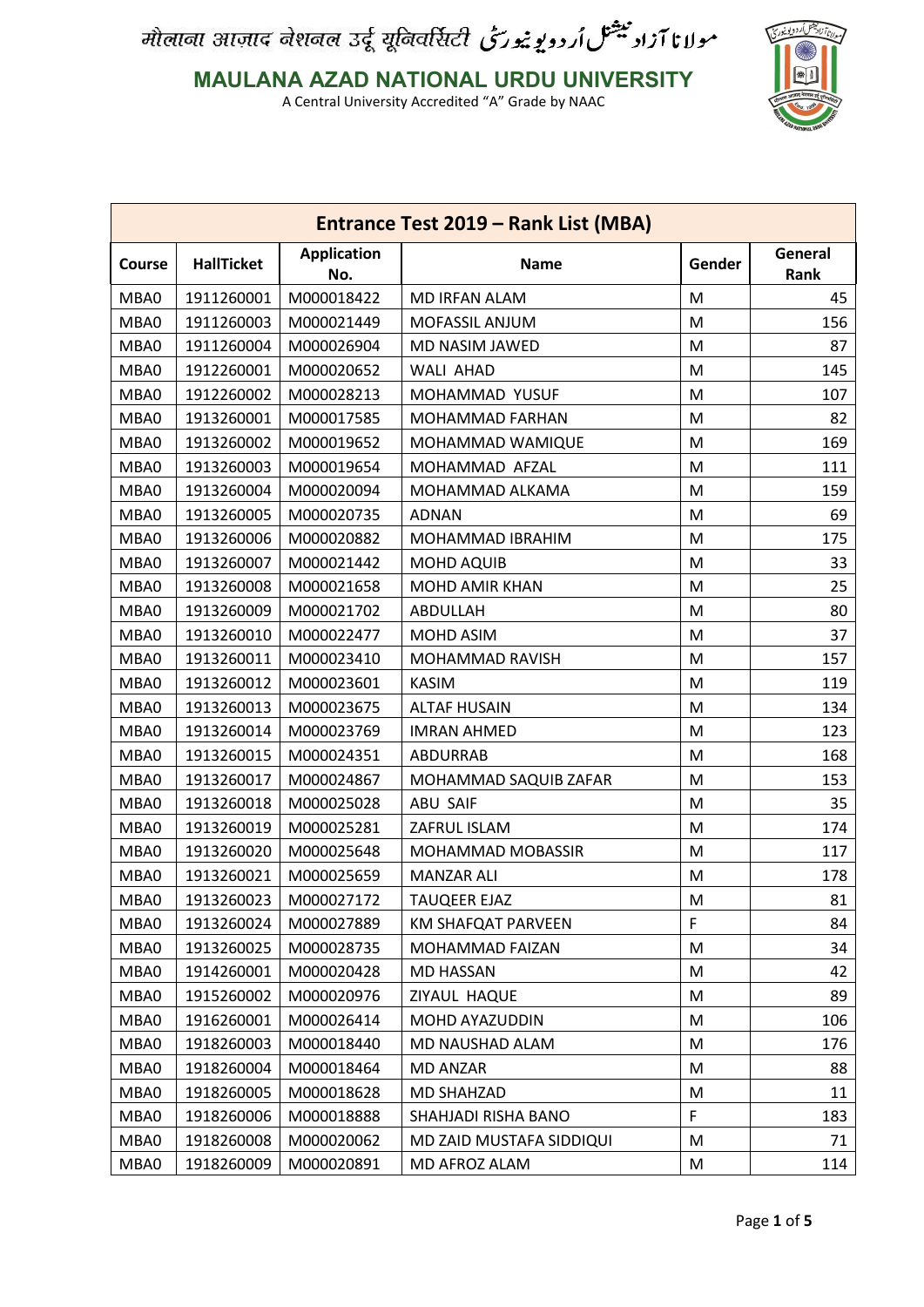### **MAULANA AZAD NATIONAL URDU UNIVERSITY**



| General                                                                                          |     |
|--------------------------------------------------------------------------------------------------|-----|
| <b>Application</b><br><b>HallTicket</b><br>Gender<br><b>Name</b><br><b>Course</b><br>Rank<br>No. |     |
| M000021026<br>MBA0<br>1918260010<br>ZABIHULLAH KHAN<br>M                                         | 113 |
| 1918260011<br>MBA0<br>M000021110<br>SAAD BIN ARSHAD<br>M                                         | 54  |
| 1918260012<br>MBA0<br>M000021134<br><b>MD RIZWAN</b><br>M                                        | 120 |
| MBA0<br>1918260014<br>M000021522<br>M<br>MD SHABAN AHMAD                                         | 162 |
| MBA0<br>1918260015<br>M000021850<br>M<br>SHIBLI NOMANI                                           | 97  |
| F<br>1918260018<br>MBA0<br>M000023362<br>ONAIZA RAHMAN                                           | 46  |
| MBA0<br>1918260019<br>M000024100<br>MD SAMIULLAH<br>M                                            | 165 |
| 1918260022<br>MBA0<br>M000024756<br><b>AQDAS ZAFAR ASHRAFI</b><br>M                              | 147 |
| 1918260023<br>MBA0<br>M000024999<br>MOHAMMAD LADALE<br>M                                         | 151 |
| 1918260024<br>MBA0<br>M000025510<br>M<br><b>ABDUL RASHEED</b>                                    | 146 |
| F<br>1918260025<br>MBA0<br>M000026188<br><b>AISHA SAMI</b>                                       | 137 |
| F<br>MBA0<br>1918260026<br>M000026323<br><b>HOMA KAUSAR</b>                                      | 57  |
| 1918260027<br>MBA0<br>M000026347<br><b>ABID HUSSAIN</b><br>M                                     | 171 |
| MBA0<br>1918260028<br>M000027148<br><b>MD REHAN</b><br>M                                         | 129 |
| 1918260031<br>MBA0<br>M000028307<br>MD FAIYAZ ANSARI<br>M                                        | 160 |
| 1919260002<br>MBA0<br>M000017416<br><b>SYED NAUMAN AHMED</b><br>M                                | 62  |
| 1919260003<br>MBA0<br>M000017956<br>M<br>MD SOHAIL PERWEZ                                        | 124 |
| 1919260008<br>MBA0<br>M000019116<br><b>HAZRAT ALI</b><br>M                                       | 110 |
| MBA0<br>1919260009<br>M000019734<br>MOHD WASEEM<br>M                                             | 109 |
| 1919260010<br>MBA0<br>M000020042<br><b>TABREZ ALAM</b><br>M                                      | 19  |
| F<br>MBA0<br>1919260011<br>M000020120<br><b>GHAZALA PERWEEN</b>                                  | 98  |
| 1919260012<br>MBA0<br>M000020441<br>MOHAMMAD ZAYEEM<br>M                                         | 21  |
| 1919260013<br>MBA0<br>M000020517<br>MOHD ABID<br>M                                               | 104 |
| M<br>MBA0<br>1919260014<br>M000020897<br>MD KAMRAN ASRAR                                         | 70  |
| MBA0<br>1919260016<br>M000021258<br><b>FAHAD ANSARI</b><br>M                                     | 6   |
| MBA0<br>1919260017<br>M000021337<br>M<br>MUHAMMAD MUBASHSHIR                                     | 41  |
| F<br>MBA0<br>1919260018<br>M000021531<br><b>SANA PERWEEN</b>                                     | 177 |
| 1919260019<br>MBA0<br>M000021576<br><b>NAIM AKHTER</b><br>M                                      | 47  |
| MBA0<br>1919260020<br>M<br>M000021670<br>LAEEQUE AHMAD                                           | 122 |
| 1919260021<br>MBA0<br>M000021790<br><b>MOHD SAIF</b><br>M                                        | 5   |
| MBA0<br>1919260022<br>M000022059<br>M<br>MD ABUZAR AKHTAR                                        | 91  |
| MBA0<br>1919260023<br>M000022675<br>MD SHAHNAWAZ ZAFAR<br>M                                      | 158 |
| MBA0<br>1919260024<br>M<br>M000023040<br>MOHD FAHEEM                                             | 95  |
| MBA0<br>1919260025<br>M<br>M000023184<br>DANISH AHMAD                                            | 52  |
| 1919260026<br>MBA0<br>M000023221<br>MD SAIF SYED<br>M                                            | 68  |
| MBA0<br>1919260027<br>M<br>M000025019<br>SHADAB ANWER                                            | 186 |
| MBA0<br>1919260028<br>M000025680<br>MD SAIF ALI KHAN<br>M                                        | 49  |
| MBA0<br>1919260029<br>M000025886<br>M<br>WALIULLAH ANSARI                                        | 152 |
| MBA0<br>1919260030<br>M000025930<br>M<br>MOHAMMAD RASHID                                         | 173 |
| MBA0<br>1919260031<br>M000026077<br>M<br><b>SHAHRUKH KHAN</b>                                    | 150 |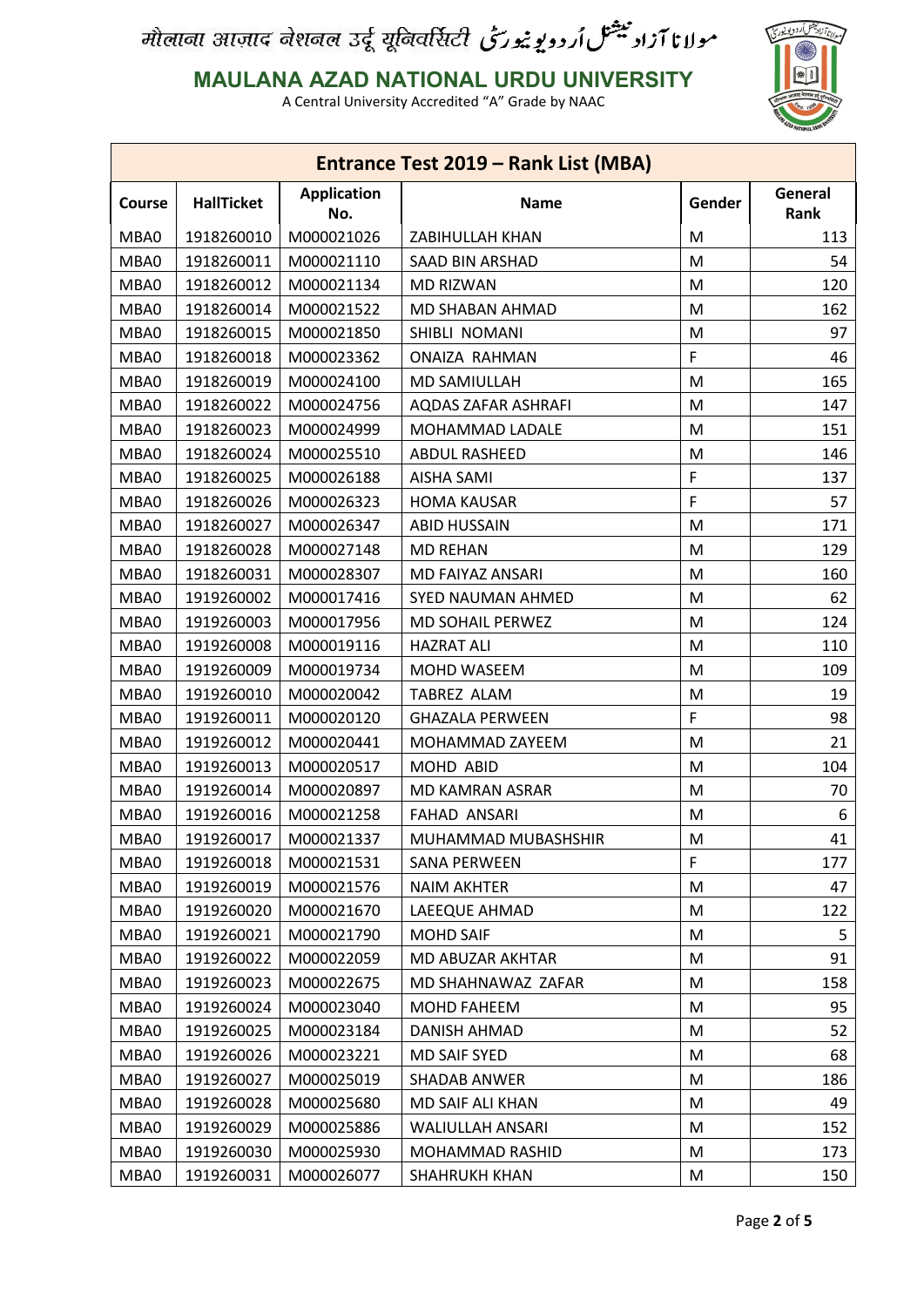### **MAULANA AZAD NATIONAL URDU UNIVERSITY**



| Entrance Test 2019 – Rank List (MBA) |                   |                           |                               |        |                 |
|--------------------------------------|-------------------|---------------------------|-------------------------------|--------|-----------------|
| Course                               | <b>HallTicket</b> | <b>Application</b><br>No. | <b>Name</b>                   | Gender | General<br>Rank |
| MBA0                                 | 1919260032        | M000026218                | <b>MOHD MURSALEEN</b>         | M      | 94              |
| MBA0                                 | 1919260034        | M000026494                | <b>FAHEEM KHAN</b>            | M      | 60              |
| MBA0                                 | 1919260035        | M000026637                | <b>SHOAB RAJA</b>             | M      | 141             |
| MBA0                                 | 1919260036        | M000026865                | <b>TAHIR OBAID</b>            | M      | 73              |
| MBA0                                 | 1919260038        | M000026907                | ZEESHAN ABDULLAH              | M      | 65              |
| MBA0                                 | 1919260039        | M000027184                | MD AZIMUSSHAN ALAM            | M      | 128             |
| MBA0                                 | 1919260040        | M000027333                | AFROZ ALAM                    | M      | 14              |
| MBA0                                 | 1919260041        | M000027517                | <b>MOHD ARSHAD</b>            | M      | 118             |
| MBA0                                 | 1919260043        | M000027837                | <b>AKHTAR RAZA</b>            | M      | 36              |
| MBA0                                 | 1919260044        | M000027973                | <b>MD TAHSIN RAZA</b>         | M      | 92              |
| MBA0                                 | 1919260046        | M000028164                | MD ZAFAR ALI                  | M      | 100             |
| MBA0                                 | 1919260047        | M000028300                | MOHD PARVEZ AALAM             | M      | 125             |
| MBA0                                 | 1919260048        | M000028462                | RAZIA RAHMAN                  | F      | 7               |
| MBA0                                 | 1919260049        | M000028468                | <b>MOHD SHOAIB</b>            | M      | 4               |
| MBA0                                 | 1919260050        | M000028704                | <b>MOHD DANISH</b>            | M      | 20              |
| MBA0                                 | 1919260051        | M000029040                | <b>MOHD ANAS</b>              | M      | 13              |
| MBA0                                 | 1919260052        | M000029059                | <b>ABID USMANI</b>            | M      | 24              |
| MBA0                                 | 1919260053        | M000029075                | MOHD HAMZA KHAN               | M      | 10              |
| MBA0                                 | 1921260001        | M000017476                | MOHD ABU NOMAN                | M      | 101             |
| MBA0                                 | 1921260002        | M000017489                | SHAPER PARWEEN                | F      | 139             |
| MBA0                                 | 1921260003        | M000017535                | <b>MOHD ANAS</b>              | M      | 83              |
| MBA0                                 | 1921260005        | M000017748                | MOHD IMRAN                    | M      | 56              |
| MBA0                                 | 1921260006        | M000017750                | <b>FARHAN AKHTAR</b>          | M      | 191             |
| MBA0                                 | 1921260007        | M000017762                | MOHAMMAD ADNAN                | M      | 130             |
| MBA0                                 | 1921260008        | M000019222                | ABU ZAR                       | M      | 96              |
| MBA0                                 | 1921260009        | M000019662                | MD TARIQUE AHMAD              | M      | 190             |
| MBA0                                 | 1921260010        | M000019959                | MD WALIULLAH                  | M      | 102             |
| MBA0                                 | 1921260011        | M000020942                | MUDDASIR AHMED                | M      | 77              |
| MBA0                                 | 1921260012        | M000021786                | MD ARMAN KHAN                 | M      | 154             |
| MBA0                                 | 1921260013        | M000022276                | TARIGONDA SHAIK SHAMEER BASHA | M      | 170             |
| MBA0                                 | 1921260014        | M000022664                | GUNTLURU SHAIK SADIQ BASHA    | M      | 138             |
| MBA0                                 | 1921260015        | M000024415                | KHURSHEED JAMAL               | M      | 155             |
| MBA0                                 | 1921260016        | M000024746                | MD SAQUIB GHANI               | M      | 135             |
| MBA0                                 | 1921260017        | M000024794                | R MD ALLABAKESH               | M      | 188             |
| MBA0                                 | 1921260018        | M000024878                | <b>SHAIK SHAHIN</b>           | F      | 93              |
| MBA0                                 | 1921260019        | M000025234                | MD FAHEEM UDDIN               | M      | 164             |
| MBA0                                 | 1921260020        | M000025487                | MD RASHID REZA                | M      | 26              |
| MBA0                                 | 1921260021        | M000026405                | <b>MOHD SHOEB ANSARI</b>      | M      | 67              |
| MBA0                                 | 1921260022        | M000026424                | AMIR ANSARI                   | M      | 86              |
| MBA0                                 | 1921260024        | M000026873                | AZIZULLAH                     | M      | 39              |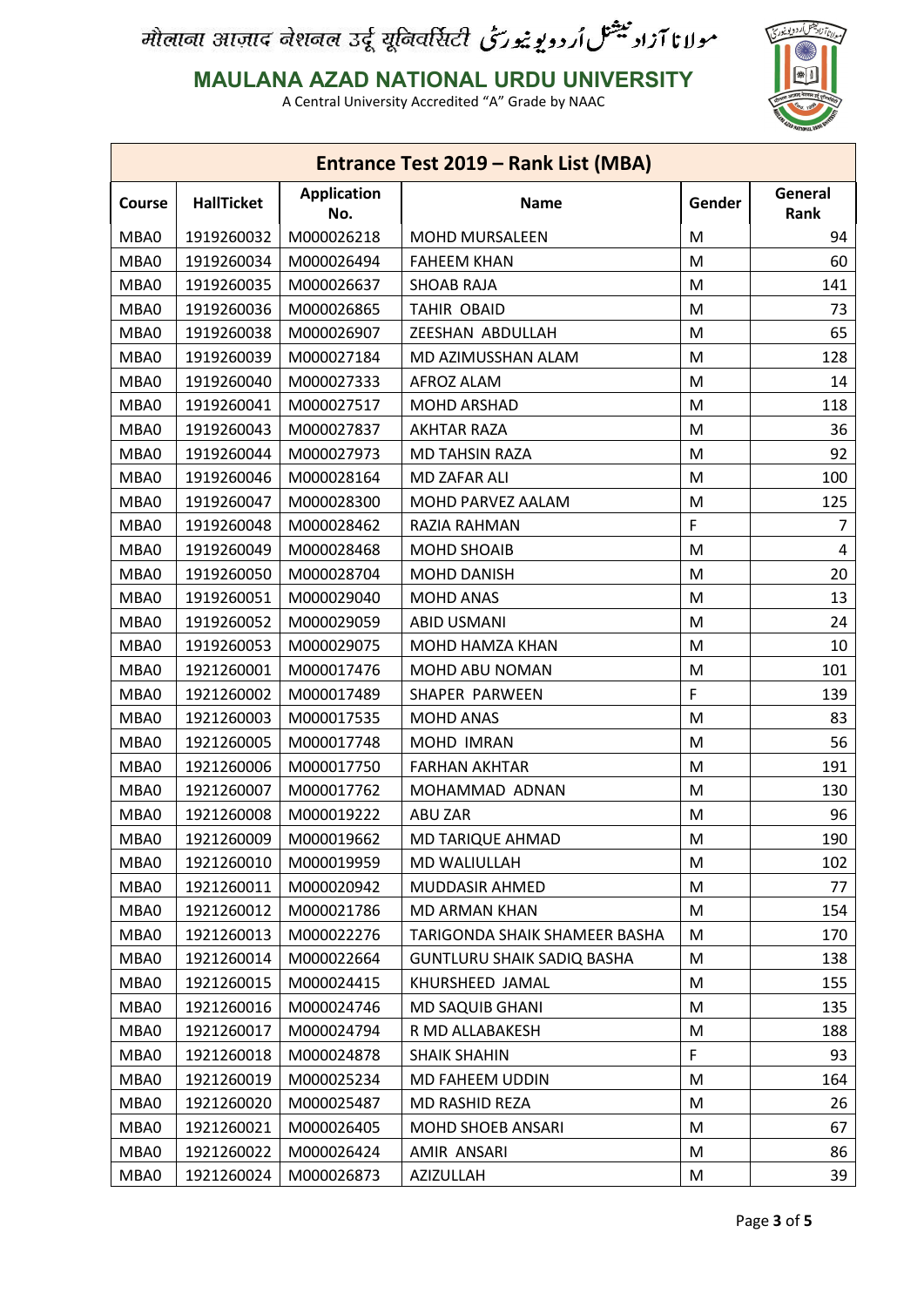### **MAULANA AZAD NATIONAL URDU UNIVERSITY**



| Entrance Test 2019 – Rank List (MBA) |                   |                           |                        |        |                 |
|--------------------------------------|-------------------|---------------------------|------------------------|--------|-----------------|
| <b>Course</b>                        | <b>HallTicket</b> | <b>Application</b><br>No. | <b>Name</b>            | Gender | General<br>Rank |
| MBA0                                 | 1921260025        | M000026896                | MD FAIZ                | M      | 63              |
| MBA0                                 | 1921260026        | M000026986                | MOHAMMAD UMAR          | M      | 18              |
| MBA0                                 | 1921260027        | M000026987                | <b>MD DILSHAD</b>      | M      | 149             |
| MBA0                                 | 1921260028        | M000027414                | MOHD IBRAHIM           | M      | 142             |
| MBA0                                 | 1921260029        | M000027684                | KAMAAL HASAN           | M      | 166             |
| MBA0                                 | 1921260030        | M000028003                | MD TABREZ KHAN         | M      | 90              |
| MBA0                                 | 1921260031        | M000028714                | RAHAT PARWEEN          | F      | 144             |
| MBA0                                 | 1923260002        | M000021737                | SERAJUL HAQUE          | M      | 79              |
| MBA0                                 | 1924260001        | M000017633                | <b>MOHD QADEER</b>     | M      | 22              |
| MBA0                                 | 1924260002        | M000017846                | AFZAL AHMAD            | M      | 112             |
| MBA0                                 | 1924260003        | M000017988                | <b>MATEEN AHMAD</b>    | M      | 99              |
| MBA0                                 | 1924260004        | M000018451                | <b>TAUFEEQUE AHMAD</b> | M      | 17              |
| MBA0                                 | 1924260008        | M000019183                | MAHMOODUL HASAN        | M      | 9               |
| MBA0                                 | 1924260010        | M000019394                | MOHD IBRAHIM SHAMSI    | M      | 8               |
| MBA0                                 | 1924260011        | M000020949                | <b>GHANIM KHAN</b>     | M      | 29              |
| MBA0                                 | 1924260012        | M000021042                | MOHD TAMIM ANSARI      | M      | 108             |
| MBA0                                 | 1924260013        | M000021344                | SHAHZADEY ALAM         | M      | 58              |
| MBA0                                 | 1924260014        | M000021587                | MOHD ALI ANSARI        | M      | 15              |
| MBA0                                 | 1924260015        | M000023335                | MOHD ALI               | M      | 103             |
| MBA0                                 | 1924260016        | M000023365                | HAFIZULLAH             | M      | 132             |
| MBA0                                 | 1924260017        | M000023369                | ABDUL KAREEM           | M      | 131             |
| MBA0                                 | 1924260018        | M000024062                | MOHD ARSHAD            | M      | 182             |
| MBA0                                 | 1924260019        | M000024512                | <b>MOHD SALIM</b>      | M      | 126             |
| MBA0                                 | 1924260020        | M000024660                | SABIR ALI              | M      | 161             |
| MBA0                                 | 1924260022        | M000026012                | ALIZA FATIMA           | F      | 172             |
| MBA0                                 | 1924260023        | M000026697                | SHAHNAWAJ ALAM         | M      | 116             |
| MBA0                                 | 1924260024        | M000027823                | <b>TUFAIL AHMAD</b>    | M      | 167             |
| MBA0                                 | 1924260025        | M000028559                | MD FIRDOUS ALAM        | M      | 163             |
| MBA0                                 | 1925260002        | M000018140                | <b>ZUBAIR ALAM</b>     | M      | 23              |
| MBA0                                 | 1925260003        | M000018184                | SABA PERWEEN           | F      | 105             |
| MBA0                                 | 1925260004        | M000018242                | MD FAISAL              | M      | 184             |
| MBA0                                 | 1925260005        | M000018608                | MD NASHIR IQBAL KHAN   | M      | 30              |
| MBA0                                 | 1925260006        | M000018683                | SARTAJ ANSARI          | M      | 12              |
| MBA0                                 | 1925260009        | M000018924                | MD SHAMSHER ALAM       | M      | $\overline{2}$  |
| MBA0                                 | 1925260011        | M000018977                | SARAFAT ANSARI         | M      | 16              |
| MBA0                                 | 1925260015        | M000019776                | ANIK AHMAD             | M      | 133             |
| MBA0                                 | 1925260017        | M000019938                | MD KAIF                | M      | 78              |
| MBA0                                 | 1925260018        | M000020615                | <b>INTEKHAB ALAM</b>   | M      | 40              |
| MBA0                                 | 1925260019        | M000020696                | MD JUNAID ANSARI       | M      | 44              |
| MBA0                                 | 1925260020        | M000020950                | MD MEEZAN TAUHEED      | M      | 148             |